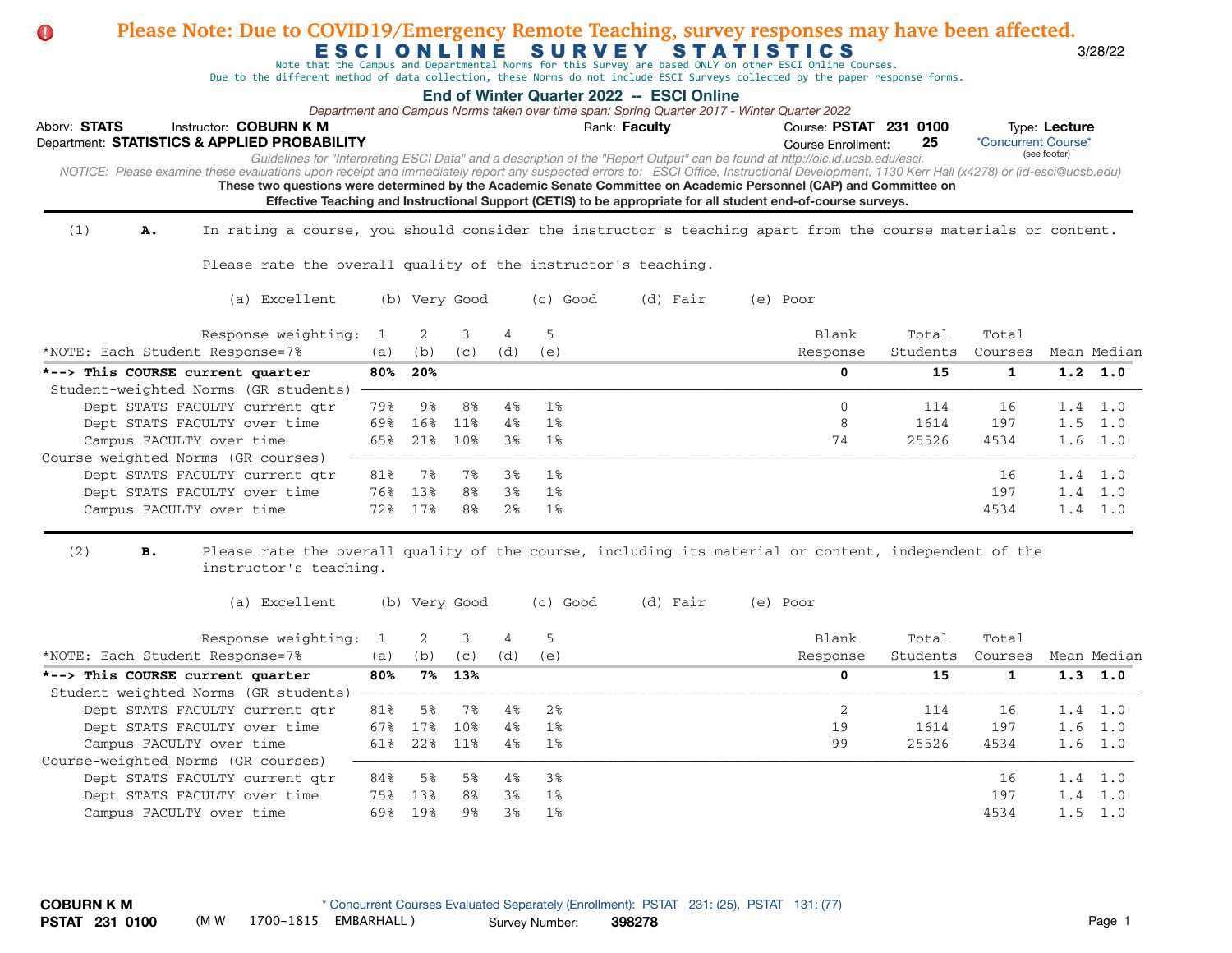# Abbrv: STATS Instructor: COBURN K M **COUR EXECUTS** Rank: Faculty **Property Course: PSTAT 231 0100** Type: Lecture Course Enrollment:  *NOTICE: Please examine these evaluations upon receipt and immediately report any suspected errors to: ESCI Office, Instructional Development, 1130 Kerr Hall (x4278) or (id-esci@ucsb.edu)*  Department: **STATISTICS & APPLIED PROBABILITY 25** E S C I O N L I N E S U R V E Y S T A T I S T I C S 3/28/22 **End of Winter Quarter 2022 -- ESCI Online** \*Concurrent Course\* *Guidelines for "Interpreting ESCI Data" and a description of the "Report Output" can be found at http://oic.id.ucsb.edu/esci. Department and Campus Norms taken over time span: Spring Quarter 2017 - Winter Quarter 2022* Note that the Campus and Departmental Norms for this Survey are based ONLY on other ESCI Online Courses. Due to the different method of data collection, these Norms do not include ESCI Surveys collected by the paper response forms. (see footer) **Please Note: Due to COVID19/Emergency Remote Teaching, survey responses may have been affected.** (5464) **1.** Preparation and organization of lectures.  $a =$  Excellent b = Very Good c = Good d = Fair e = Poor Response weighting: 1 2 3 4 5 Blank Total Total \*NOTE: Each Student Response=7% (a) (b) (c) (d) (e) Response Students Courses Mean Median **\*--> This COURSE current quarter 80% 13% 7% 0 15 1 1.3 1.0**  Student-weighted Norms (GR students) - Dept STATS FACULTY current qtr 78% 9% 11% 3% 0 114 16 1.4 1.0 Dept STATS FACULTY over time 70% 17% 9% 3% 1% 25 1614 197 1.5 1.0 Campus FACULTY over time 70% 17% 9% 3% 1% 25 1614 197 1.5 1.0 **These two questions were determined by the Academic Senate Committee on Academic Personnel (CAP) and Committee on**  (1408) **Comments:** The lectures are well prepared and excellently presented. Professor Coburn does a great job making lectures interesting and interacting with students. Definitely went above and beyond by offering lecture in person, over zoom, and recorded. I think this helped students a lot, especially this quarter given the COVID craziness. ------------------------------------------------------------------------------------------------------------- Overall, lectures were fairly organized. However, I was sometimes confused where we left off in the slides since we didn't finish a 'topic' each lecture. Recorded lectures were very helpful to have to look back on, but wish they were posted sooner. ------------------------------------------------------------------------------------------------------------- Always prepared with great slides. (5465) **2.** Instructor's apparent knowledge and enthusiasm for the subject matter.  $a =$  Excellent b = Very Good c = Good d = Fair e = Poor Response weighting: 1 2 3 4 5 Blank Total Total Total \*NOTE: Each Student Response=7% (a) (b) (c) (d) (e) Response Students Courses Mean Median

| *--> This COURSE current quarter       | 100% |              |       |       |    |     |     |  |
|----------------------------------------|------|--------------|-------|-------|----|-----|-----|--|
| Student-weighted Norms (GR students) - |      |              |       |       |    |     |     |  |
| Dept STATS FACULTY current gtr         |      | 88% 8% 4% 1% |       |       |    |     | 16  |  |
| Dept STATS FACULTY over time           |      | 79% 13%      | 5% 2% |       | 28 | 614 | 197 |  |
| Campus FACULTY over time               |      | 79% 13%      | 5%    | $2\%$ | 28 | 614 | 197 |  |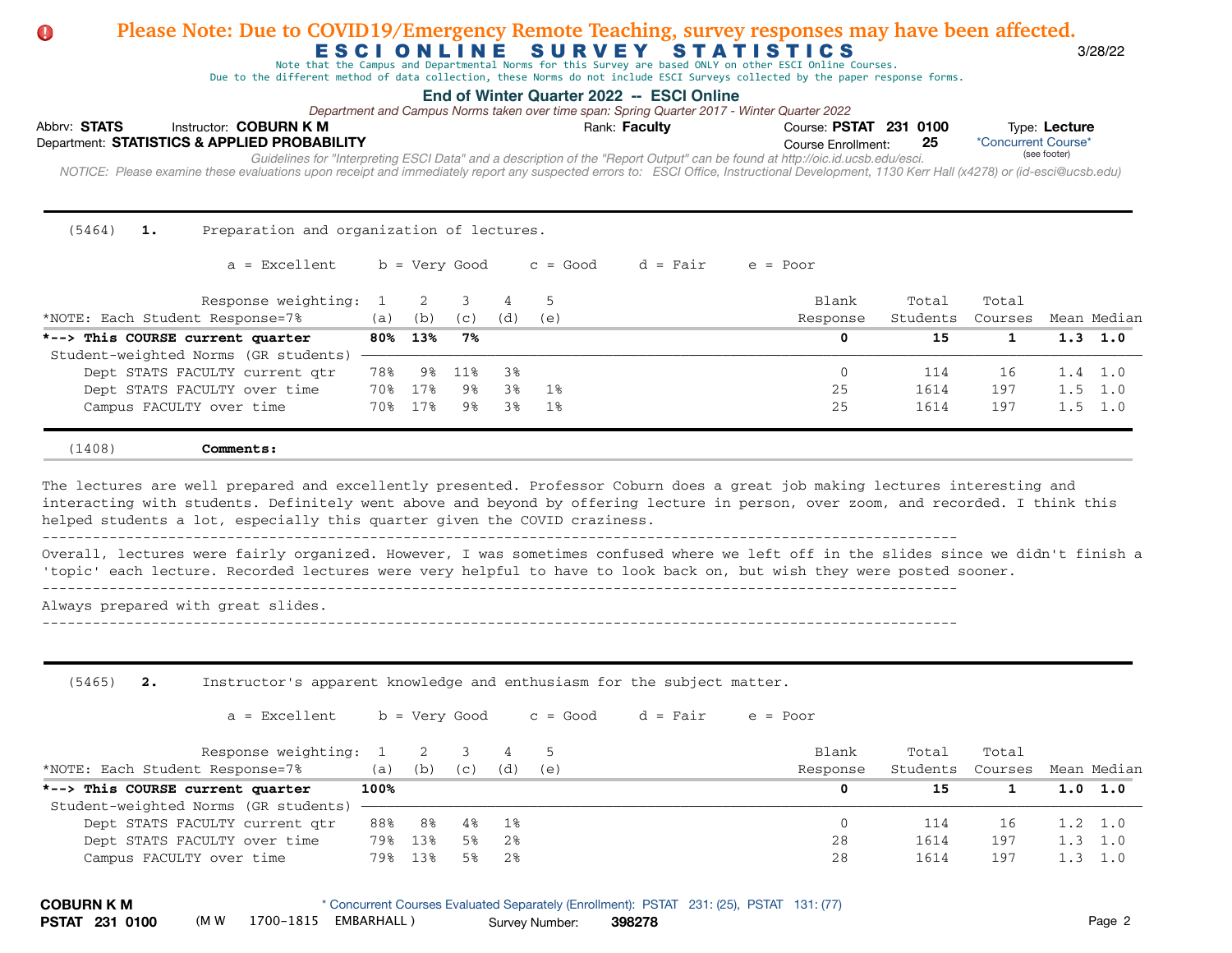#### Abbrv: STATS Instructor: COBURN K M **COUR EXECUTS** Rank: Faculty **Property Course: PSTAT 231 0100** Type: Lecture Course Enrollment:  *NOTICE: Please examine these evaluations upon receipt and immediately report any suspected errors to: ESCI Office, Instructional Development, 1130 Kerr Hall (x4278) or (id-esci@ucsb.edu)*  Department: **STATISTICS & APPLIED PROBABILITY 25** E S C I O N L I N E S U R V E Y S T A T I S T I C S 3/28/22 **End of Winter Quarter 2022 -- ESCI Online** \*Concurrent Course\* *Guidelines for "Interpreting ESCI Data" and a description of the "Report Output" can be found at http://oic.id.ucsb.edu/esci. Department and Campus Norms taken over time span: Spring Quarter 2017 - Winter Quarter 2022* Note that the Campus and Departmental Norms for this Survey are based ONLY on other ESCI Online Courses. Due to the different method of data collection, these Norms do not include ESCI Surveys collected by the paper response forms. (see footer) (1409) **Comments:** Professor Coburn is both knowledgeable and enthusiastic about statistical learning (and data science). I think they did a great job making the class beneficial for graduate students, while also accesible for undergraduates. ------------------------------------------------------------------------------------------------------------- Prof Coburn was very enthusiastic about machine learning and its applications. ------------------------------------------------------------------------------------------------------------ very enthusiastic about the course. Highly infectious ------------------------------------------------------------------------------------------------------------- Super approachable, and makes the material really accessible and interesting! ------------------------------------------------------------------------------------------------------------- Very knowledgeable. ------------------------------------------------------------------------------------------------------------ very enthusiastic and willing to help! ------------------------------------------------------------------------------------------------------------- (5466) **3.** Accessibility and helpfulness of the instructor outside of class (during office hours.)

**Please Note: Due to COVID19/Emergency Remote Teaching, survey responses may have been affected.**

 $a =$  Excellent b = Very Good c = Good d = Fair e = Poor

| Response weighting:                  |     |     |      |     |     | Blank    | Total    | Total   |                 |                 |
|--------------------------------------|-----|-----|------|-----|-----|----------|----------|---------|-----------------|-----------------|
| *NOTE: Each Student Response=7%      | (a) | (b) | (C)  | (d) | (e) | Response | Students | Courses |                 | Mean Median     |
| *--> This COURSE current quarter     | 86% |     | 14%  |     |     |          |          |         | $1.3 \quad 1.0$ |                 |
| Student-weighted Norms (GR students) |     |     |      |     |     |          |          |         |                 |                 |
| Dept STATS FACULTY current qtr       | 83% | 8%  | - 9% |     |     |          | 114      | 16      | $1.3 \quad 1.0$ |                 |
| Dept STATS FACULTY over time         | 75% | 13% | ୨ୡ   | 2%  | 1 ዩ | 45       | 1614     | 197     | $1.4 \quad 1.0$ |                 |
| Campus FACULTY over time             | 75% | 13% | 9%   | 2%  |     | 45       | 1614     | 197     |                 | $1.4 \quad 1.0$ |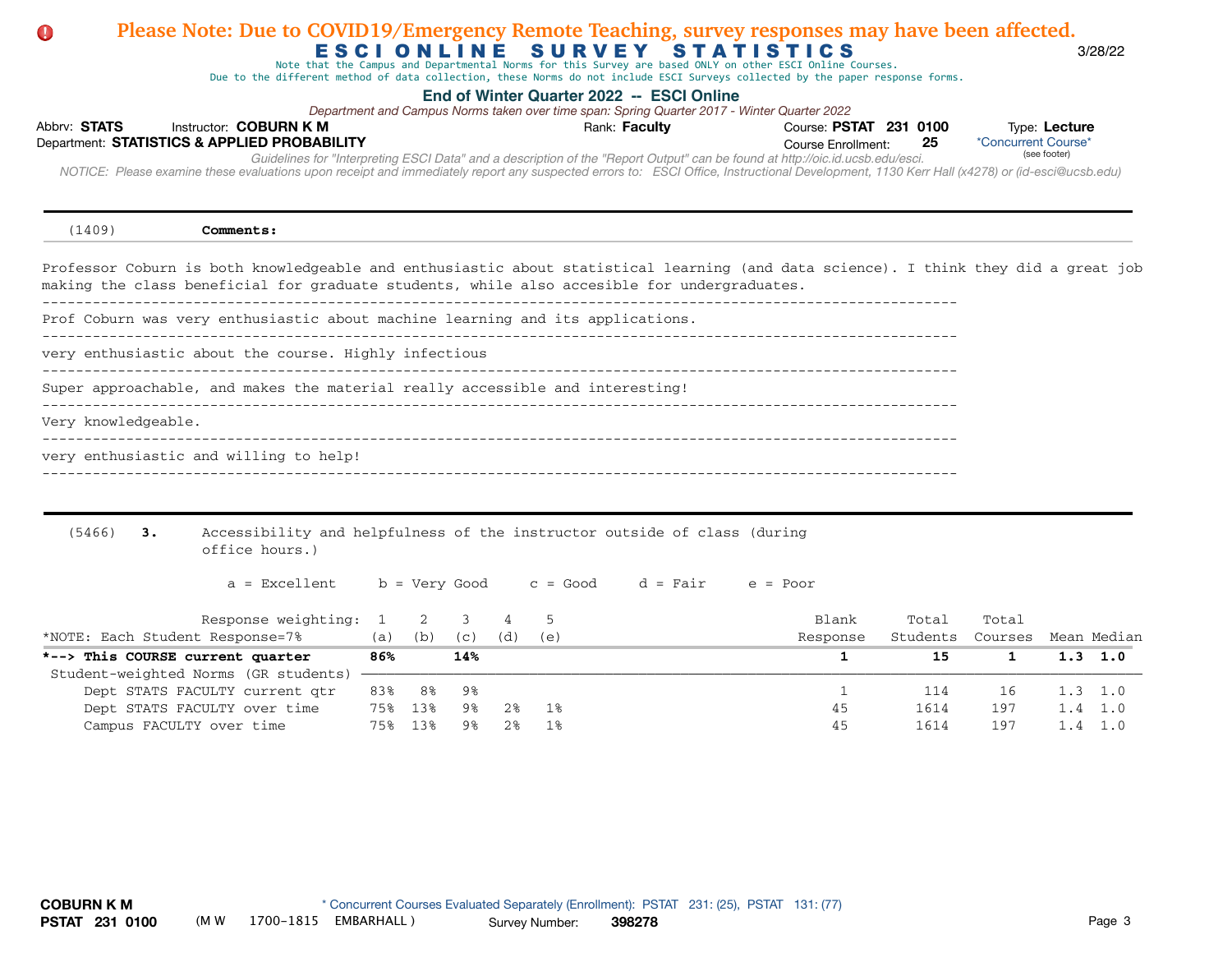# Abbrv: STATS Instructor: COBURN K M **COUR EXECUTS** Rank: Faculty **Property Course: PSTAT 231 0100** Type: Lecture Course Enrollment:  *NOTICE: Please examine these evaluations upon receipt and immediately report any suspected errors to: ESCI Office, Instructional Development, 1130 Kerr Hall (x4278) or (id-esci@ucsb.edu)*  Department: **STATISTICS & APPLIED PROBABILITY 25** E S C I O N L I N E S U R V E Y S T A T I S T I C S 3/28/22 **End of Winter Quarter 2022 -- ESCI Online** \*Concurrent Course\* *Guidelines for "Interpreting ESCI Data" and a description of the "Report Output" can be found at http://oic.id.ucsb.edu/esci. Department and Campus Norms taken over time span: Spring Quarter 2017 - Winter Quarter 2022* Note that the Campus and Departmental Norms for this Survey are based ONLY on other ESCI Online Courses. Due to the different method of data collection, these Norms do not include ESCI Surveys collected by the paper response forms. (see footer) **Please Note: Due to COVID19/Emergency Remote Teaching, survey responses may have been affected.** (1410) **Comments:** If I could rate higher than excellent I would! It is clear you care a lot about your students and you are very approachable and kind! ------------------------------------------------------------------------------------------------------------- Great during office hours and generous amount of office hours ------------------------------------------------------------------------------------------------------------- Always willing to help during office hours and aft4er class and answer tons of questions.  $-$ (5467) **4.** Clarity of course objectives.  $a =$  Excellent b = Very Good c = Good d = Fair e = Poor Response weighting: 1 2 3 4 5 Blank Total Total Total \*NOTE: Each Student Response=7% (a) (b) (c) (d) (e) Response Students Courses Mean Median **\*--> This COURSE current quarter 73% 27% 0 15 1 1.3 1.0**  Student-weighted Norms (GR students) - Dept STATS FACULTY current qtr 77% 13% 6% 3% 1% 0 114 16 1.4 1.0 Dept STATS FACULTY over time 58% 16% 10% 4% 2% 34 1614 197 1.6 1.0 Campus FACULTY over time 68% 16% 10% 4% 2% 34 1614 197 1.6 1.0 (1411) **Comments:** The rubric for the final project could be a little more clear, but I really like that you provided an example assignment. Very clear up front regarding grading, homeworks, final project, and quizzes. The quarter was much more planned out than most courses I've taken. This allowed me to plan my quarter more efficiently. -------------------------------------------------------------------------------------------------------------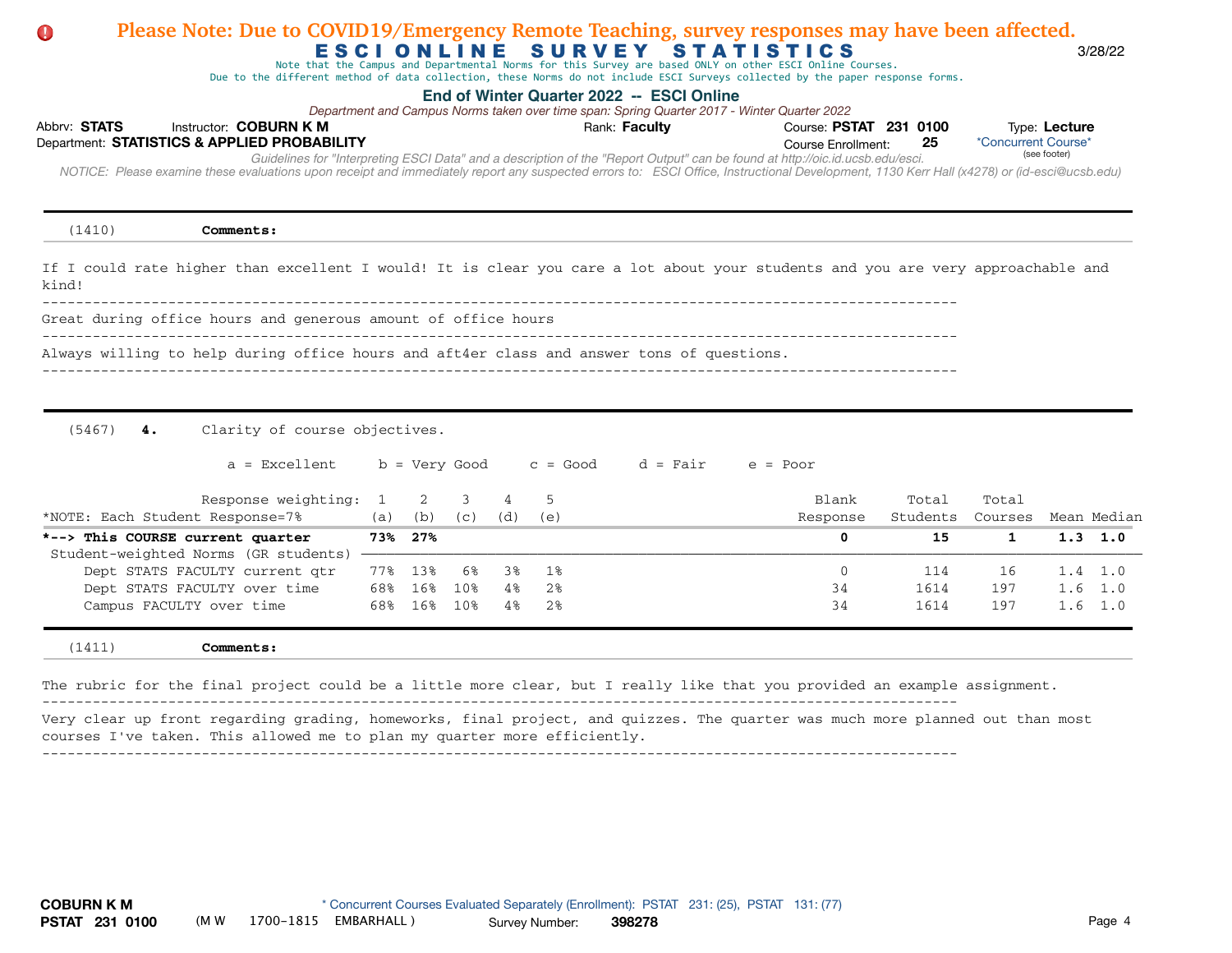## E S C I O N L I N E S U R V E Y S T A T I S T I C S 3/28/22 **Please Note: Due to COVID19/Emergency Remote Teaching, survey responses may have been affected.**

Note that the Campus and Departmental Norms for this Survey are based ONLY on other ESCI Online Courses.

Due to the different method of data collection, these Norms do not include ESCI Surveys collected by the paper response forms.

#### **End of Winter Quarter 2022 -- ESCI Online**

*Department and Campus Norms taken over time span: Spring Quarter 2017 - Winter Quarter 2022*

| Abbrv: STATS |  | Instructor: COBURN K M                       |                                                                                                                               | Rank: <b>Faculty</b> | Course: PSTAT 231 0100 |    | Type: Lecture                                                                                                                                                                              |
|--------------|--|----------------------------------------------|-------------------------------------------------------------------------------------------------------------------------------|----------------------|------------------------|----|--------------------------------------------------------------------------------------------------------------------------------------------------------------------------------------------|
|              |  | Department: STATISTICS & APPLIED PROBABILITY |                                                                                                                               |                      | Course Enrollment:     | 25 | *Concurrent Course*                                                                                                                                                                        |
|              |  |                                              | Guidelines for "Interpreting ESCI Data" and a description of the "Report Output" can be found at http://oic.id.ucsb.edu/esci. |                      |                        |    | (see footer)                                                                                                                                                                               |
|              |  |                                              |                                                                                                                               |                      |                        |    | NOTICE: Please examine these evaluations upon receipt and immediately report any suspected errors to: ESCI Office, Instructional Development, 1130 Kerr Hall (x4278) or (id-esci@ucsb.edu) |
|              |  |                                              |                                                                                                                               |                      |                        |    |                                                                                                                                                                                            |
|              |  |                                              |                                                                                                                               |                      |                        |    |                                                                                                                                                                                            |

(5468) **5.** Fairness of workload and assignments.

| a = Excellent                        |     | b = Very Good  |     |     | c = Good | d = Fair | $e = Poor$ |          |         |                 |
|--------------------------------------|-----|----------------|-----|-----|----------|----------|------------|----------|---------|-----------------|
| Response weighting: 1                |     | $\overline{2}$ |     |     | 4 5      |          | Blank      | Total    | Total   |                 |
| *NOTE: Each Student Response=7%      | (a) | (b)            | (c) | (d) | (e)      |          | Response   | Students | Courses | Mean Median     |
| *--> This COURSE current quarter     | 86% | 7%             |     | 7%  |          |          |            | 15       |         | $1.3 \quad 1.0$ |
| Student-weighted Norms (GR students) |     |                |     |     |          |          |            |          |         |                 |
| Dept STATS FACULTY current qtr       | 80% | 11%            | 48  | 4%  | - 1%     |          |            | 114      | 16      | $1.3 \quad 1.0$ |
| Dept STATS FACULTY over time         | 66% | 18%            | 10% | 4%  | 2%       |          | 36         | 1614     | 197     | $1.6 \quad 1.0$ |
| Campus FACULTY over time             | 66% | 18%            | 10% | 4%  | 2%       |          | 36         | 1614     | 197     | $1.6$ $1.0$     |

(1412) **Comments:**

The workload seemed much heavier in the first part of the course (ie first two homeworks took a loooooong time, while the third was much quicker)

 $-$ 

The workload is just enough to get experience with all the material, without being excessive. Proof-related homework questions seemed well selected (concepts that are necessary to really understand statistical learning well). The quizzes are fair, and as described, mainly to make sure the reading is completed. The homeworks are reasonable and take a reasonable amount of time. The final project seems well designed to encourage data science practice and understanding of the material, with a focus on statistical learning methods. I.e., this course really presents a lot of material not covered in other grad classes, which makes it very useful.

-------------------------------------------------------------------------------------------------------------

(5469) **6.** Relevence, readability and usefulness of textbook.

 $a =$  Excellent b = Very Good c = Good d = Fair e = Poor

| Response weighting: 1 2              |     |         |     |     |     | Blank    | Total    | Total   |                 |
|--------------------------------------|-----|---------|-----|-----|-----|----------|----------|---------|-----------------|
| *NOTE: Each Student Response=7%      | (a) | (b)     | (C) | (d) | (e) | Response | Students | Courses | Mean Median     |
| *--> This COURSE current quarter     |     | 64% 21% | 14% |     |     |          |          |         | $1.5$ 1.0       |
| Student-weighted Norms (GR students) |     |         |     |     |     |          |          |         |                 |
| Dept STATS FACULTY current qtr       | 78% | ନ୍ତୁ    | 12% | 2%  |     |          | 114      | 16      | $1.4 \quad 1.0$ |
| Dept STATS FACULTY over time         | 66% | 15%     | 12% | 5%  | 2%  | 72       | 1614     | 197     | $1.6 \quad 1.0$ |
| Campus FACULTY over time             | 66% | 15%     | 12% | 5%  | 2%  | 72       | 1614     | 197     | 1610            |